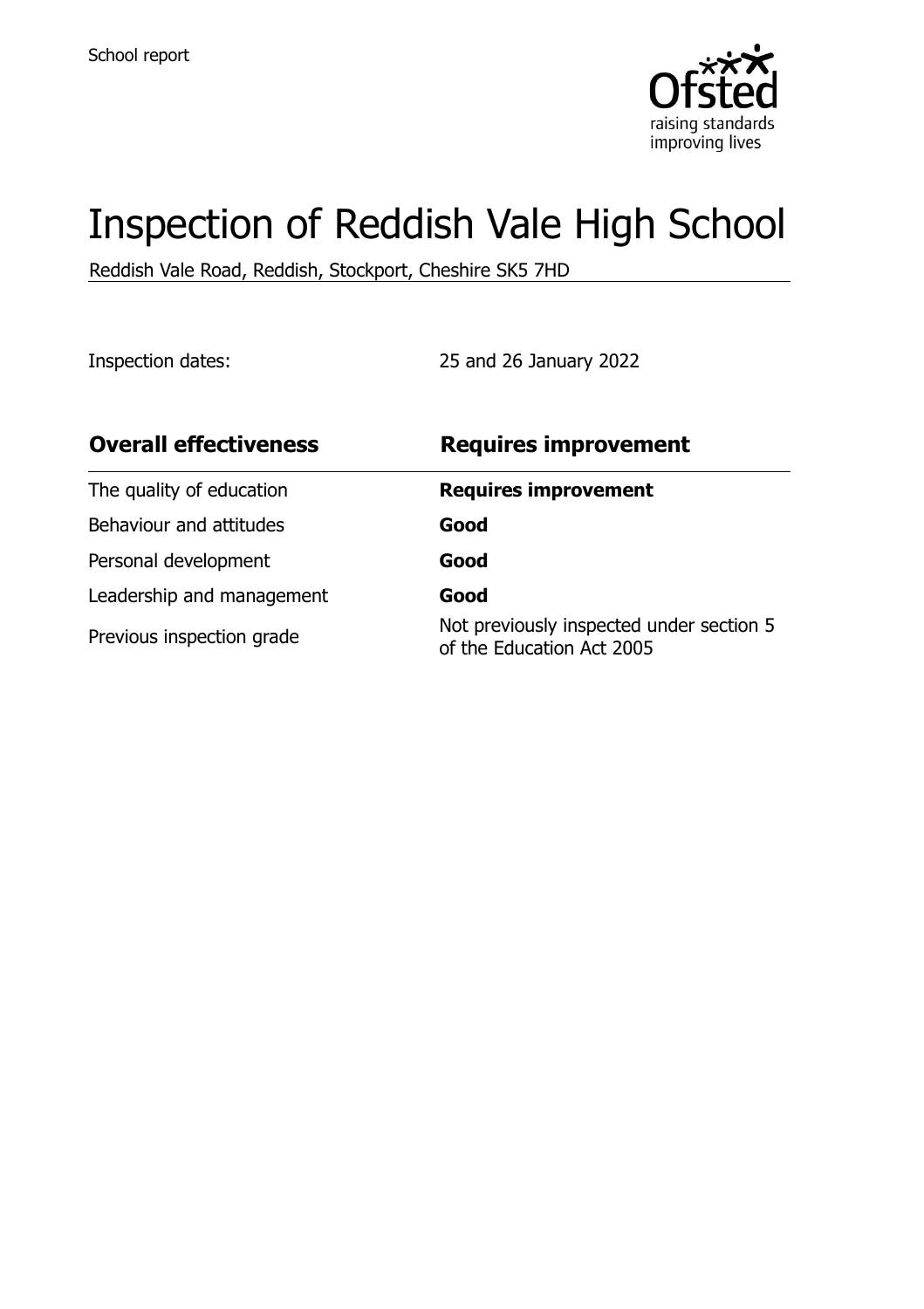

### **What is it like to attend this school?**

In recent years, leaders have transformed this school for pupils. It is a calm, happy and safe place to be. Pupils told inspectors that this school is a haven. It is somewhere that they feel they belong.

Pupils treat each other well. They accept each other's differences. Pupils agreed that if bullying does occur, staff are quick to intervene. Pupils said that when they need to talk to someone, staff are always willing to listen and to help.

Teachers expect pupils to behave well and achieve their best. In lessons, pupils display positive attitudes to learning. Relationships between teachers and pupils are based on mutual respect.

The majority of pupils spoke positively about the improvements that leaders have made to the school. For example, the quality of education that pupils receive is much stronger now than in the past. However, the curriculum remains in development in key stage 3. Some pupils do not achieve as highly as they should because they do not learn subject knowledge to sufficient depth.

Pupils value the emphasis that leaders place on their personal development. For example, the character programme provides opportunities for pupils to develop their leadership skills and influence decision-making in the school. Pupils spoke enthusiastically about the extensive range of extra-curricular clubs available to them.

#### **What does the school do well and what does it need to do better?**

Leaders and those responsible for governance are passionate about raising all pupils' aspirations. They have overhauled the curriculum at key stage 4 to ensure that it begins to address the needs of all pupils, irrespective of their ability or background. In key stage 4, leaders have made sure that all pupils can study a broad range of subjects. For example, they have increased the number of pupils studying a modern foreign language.

Leaders are currently in the process of strengthening the curriculum in key stage 3 to ensure that it is as suitably broad and ambitious as the national curriculum. To this end, in some subjects, leaders are still finalising what they want pupils to learn and the order in which they should learn it. Where leaders are less clear about what they want pupils to learn, pupils' learning is disconnected. This means that some pupils in key stage 3 do not progress as well through the curriculum as they should. They are not fully prepared for the demands of key stage 4.

Across the school, teachers' subject knowledge is secure. In many subjects, particularly in key stage 4, teachers use their expertise increasingly well to help pupils to understand key concepts. Teachers have also successfully prioritised developing pupils' subject-specific vocabulary. Pupils said that this is helping them to access more of the curriculum.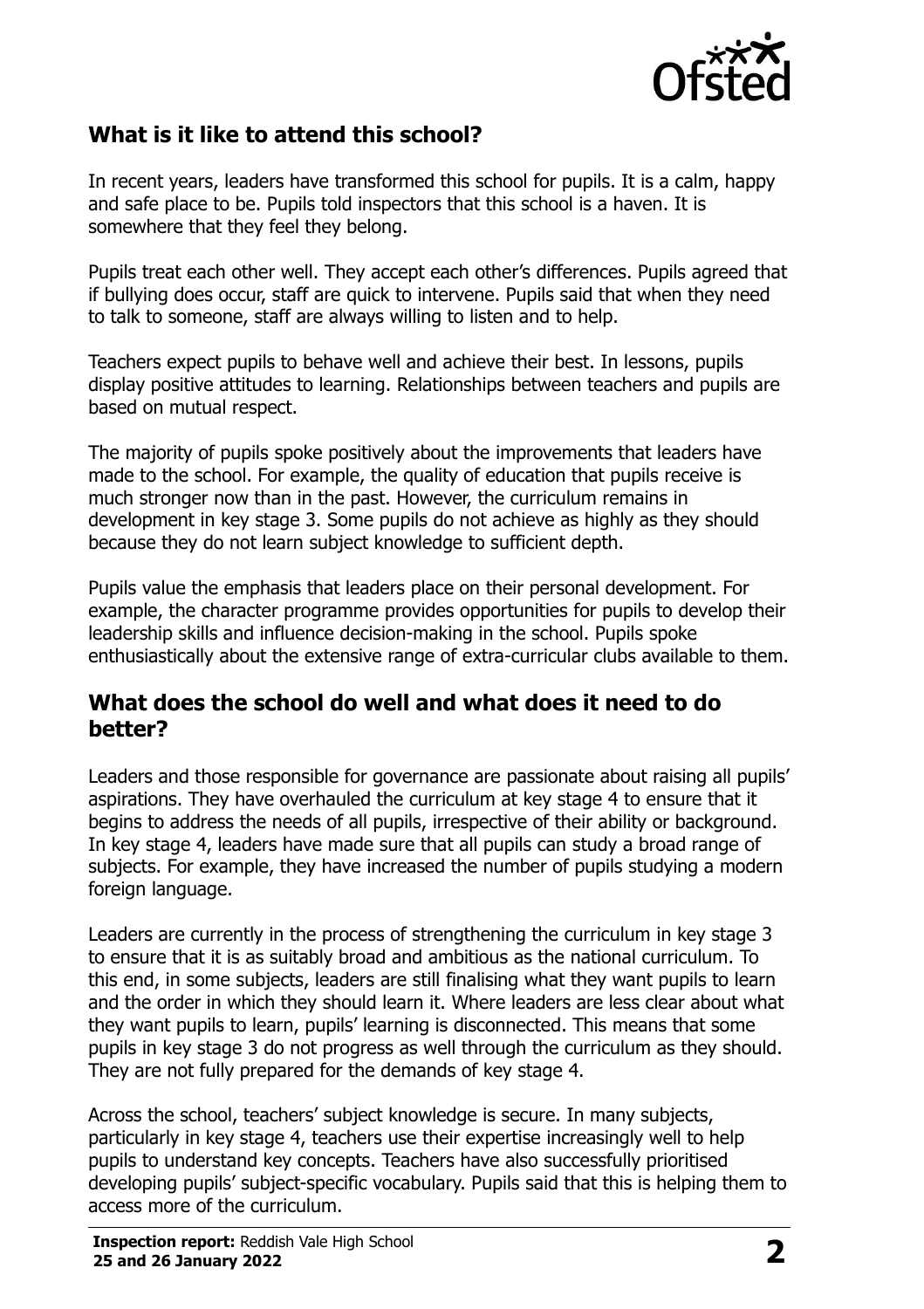

The new whole-school approach to assessment is in its early stages. Not all teachers are using this system in the way that leaders intend. For example, some teachers do not check whether pupils have learned the knowledge in the curriculum. On occasions, teachers are not aware when pupils have missing knowledge.

Leaders are prioritising reading. However, leaders' current systems for identifying pupils who find reading more difficult need further development. They do not enable teachers to pinpoint with accuracy which aspects of pupils' reading knowledge are missing. This means that some older pupils do not read as well as they should. This affects how well these pupils progress through the curriculum.

Leaders accurately identify the needs of pupils with special educational needs and/or disabilities (SEND). Teachers make secure use of the information that they receive to support pupils with SEND to access the same curriculum as their peers. Pupils with SEND progress onto appropriate further education courses.

Leaders have fostered an environment where positive behaviour and attitudes are rewarded and celebrated. In lessons, pupils are able to learn without disruption. Pupils said that teachers apply the new behaviour system fairly. They appreciate this.

Pupils spoke enthusiastically about how the citizenship curriculum is enabling them to understand their rights and responsibilities. They said that the content is useful to their everyday lives. Pupils talked openly about their understanding of relationships and sexual consent.

Governance is strong. Governors are challenging and supporting leaders effectively to improve the quality of education for pupils. Staff appreciate leaders' support for their well-being. They are positive about the steps that leaders take to manage their workload.

#### **Safeguarding**

The arrangements for safeguarding are effective.

Leaders' procedures to keep pupils safe are thorough. Staff are well trained to spot the signs that pupils may be at risk of harm. They are acutely aware of the dangers that pupils may face in the local community. Pupils appreciate how vigilant staff are in keeping them safe in school.

Pastoral staff work effectively with pupils and their families to help manage any safeguarding concerns. Leaders work closely with external agencies to ensure that they remain up to date with pertinent safeguarding issues. Leaders report any concerns quickly to ensure that pupils and their families receive the timely help that they need.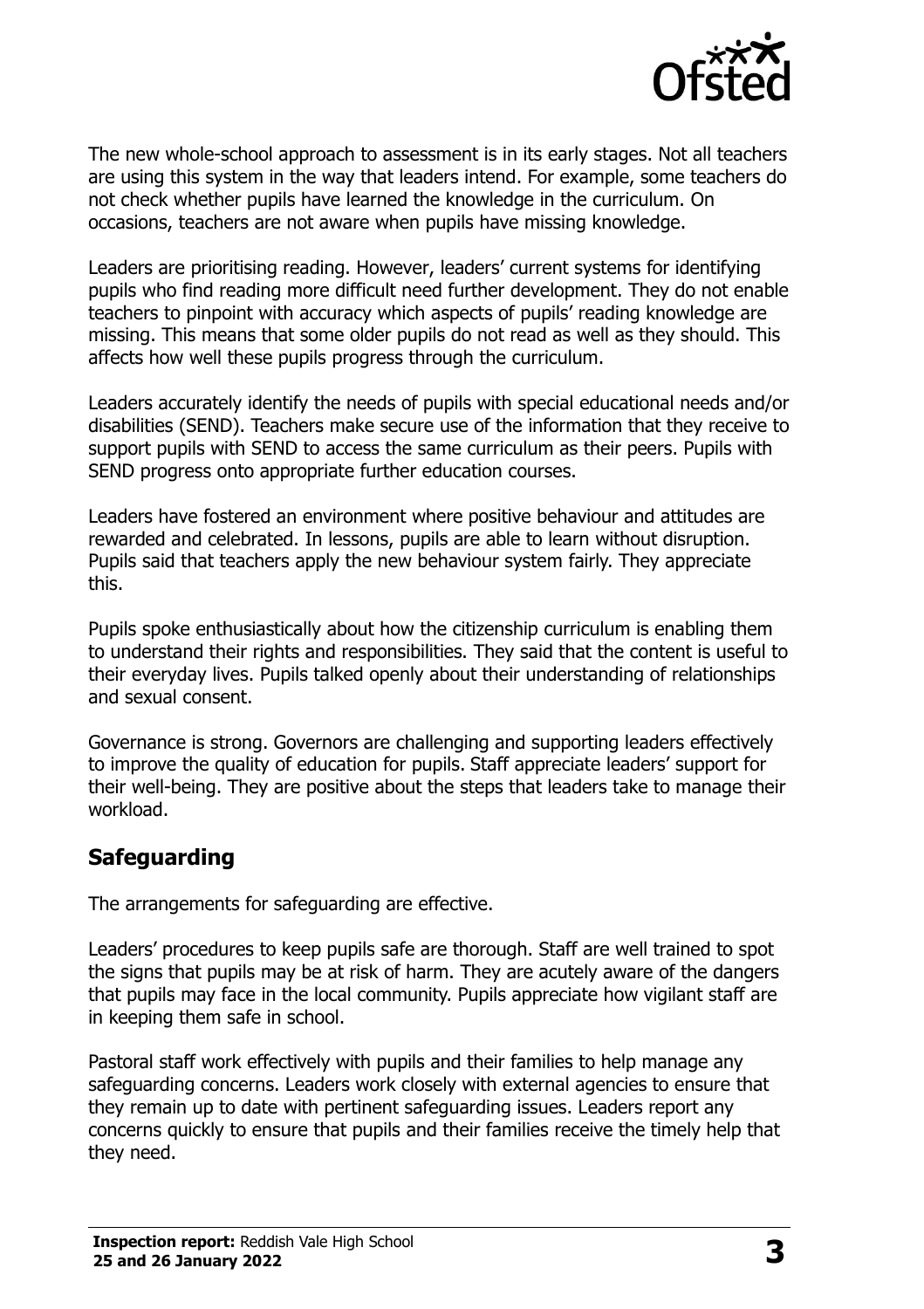

## **What does the school need to do to improve?**

#### **(Information for the school and appropriate authority)**

- The Year 9 curriculum is in development. In some subjects, leaders are in the process of refining what pupils will learn and the order in which they should learn it. Consequently, some pupils are not developing a deep body of subject knowledge across all curriculum areas. Leaders should implement their new key stage 3 curriculum, ensuring that all teachers have thought carefully about what they want pupils to learn. This is so that pupils are more fully prepared for the demands of key stage 4.
- Leaders' new systems to assess how well pupils have learned the curriculum are not consistently well used by all teachers. This means that some subject leaders and teachers do not know where pupils have missing knowledge. Consequently, some pupils' learning is not as secure as it should be, particularly in key stage 3. Leaders should ensure that their approaches to assessment enable teachers to check that pupils have learned the core knowledge and concepts in each subject area.
- Leaders' strategies for identifying pupils in the early stages of learning to read need strengthening. They do not accurately pinpoint where there are deficits in pupils' reading knowledge. This means that some pupils do not receive the timely support that they need to catch up quickly with their reading. Leaders should embed their plans to improve the identification of pupils' reading needs. They should ensure that staff are suitably trained to help pupils to read confidently and fluently.

#### **How can I feed back my views?**

You can use [Ofsted Parent View](http://parentview.ofsted.gov.uk/) to give Ofsted your opinion on your child's school, or to find out what other parents and carers think. We use information from Ofsted Parent View when deciding which schools to inspect, when to inspect them and as part of their inspection.

The Department for Education has further quidance on how to complain about a school.

If you are the school and you are not happy with the inspection or the report, you can [complain to Ofsted.](http://www.gov.uk/complain-ofsted-report)

### **Further information**

You can search for [published performance information](http://www.compare-school-performance.service.gov.uk/) about the school.

In the report, '[disadvantaged pupils](http://www.gov.uk/guidance/pupil-premium-information-for-schools-and-alternative-provision-settings)' refers to those pupils who attract government pupil premium funding: pupils claiming free school meals at any point in the last six years and pupils in care or who left care through adoption or another formal route.

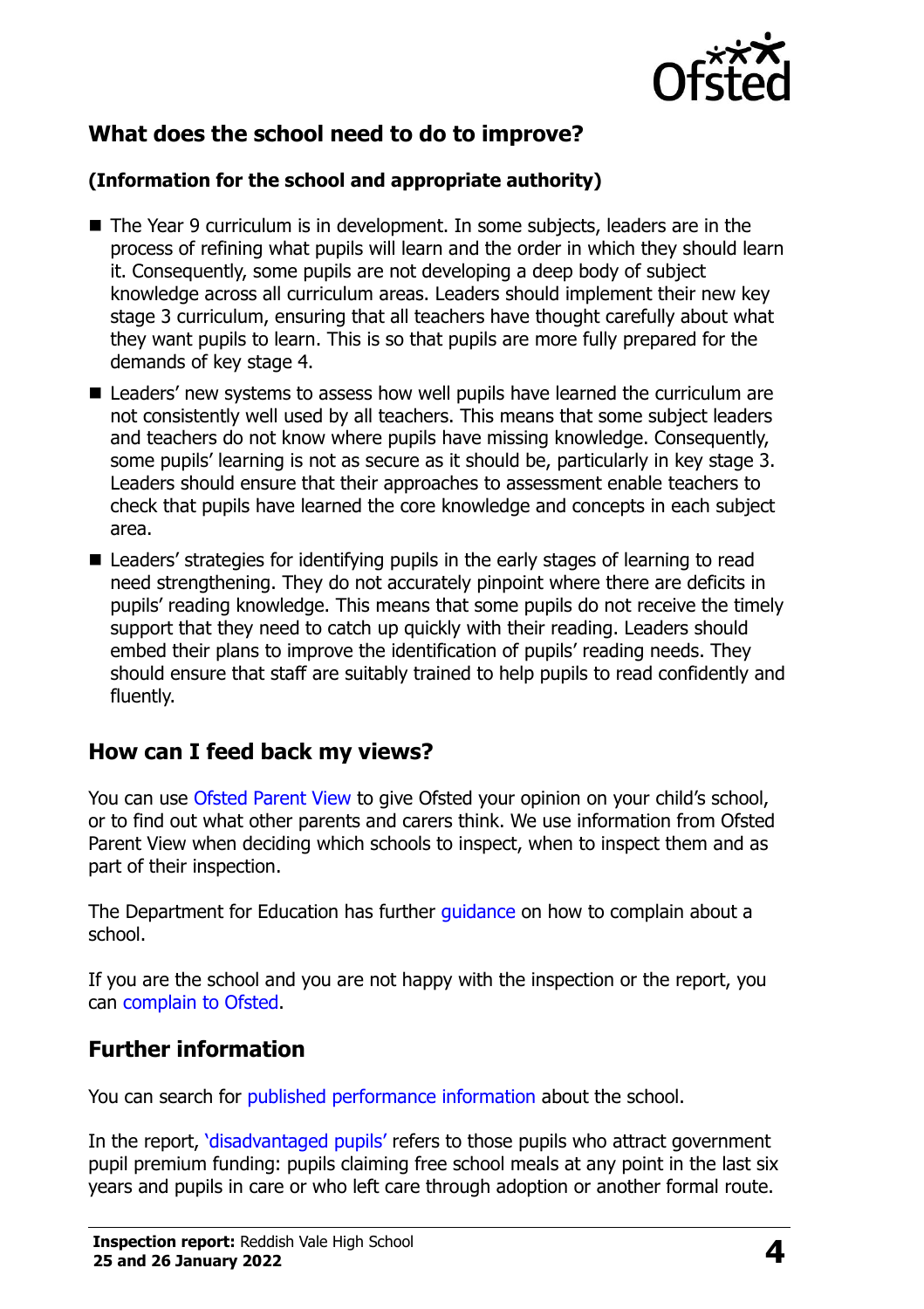

#### **School details**

| Unique reference number             | 145133                       |
|-------------------------------------|------------------------------|
| <b>Local authority</b>              | Stockport                    |
| <b>Inspection number</b>            | 10212111                     |
| <b>Type of school</b>               | Secondary                    |
| <b>School category</b>              | Academy sponsor-led          |
| Age range of pupils                 | 11 to 16                     |
| <b>Gender of pupils</b>             | Mixed                        |
| Number of pupils on the school roll | 949                          |
| <b>Appropriate authority</b>        | Board of trustees            |
| <b>Chair of trust</b>               | Margo Kane                   |
| <b>Headteacher</b>                  | Linda Hanson                 |
| Website                             | www.reddish.stockport.sch.uk |
| Date of previous inspection         | Not previously inspected     |

### **Information about this school**

- The school uses alternative provision for a small number of pupils at two alternative providers.
- The school meets the requirements of the Baker Clause, which requires schools to provide pupils in Years 8 to 13 with information about approved technical education qualifications and apprenticeships.
- The school joined the South Manchester Learning Trust in September 2017. When the predecessor school, Reddish Vale Technology College, was last inspected by Ofsted, it was judged to be inadequate.

# **Information about this inspection**

The inspectors carried out this inspection under section 5 of the Education Act 2005.

This was the first routine inspection that the school received since the COVID-19 pandemic began. Inspectors discussed the impact of the pandemic with leaders and have taken that into account in their evaluation of the school.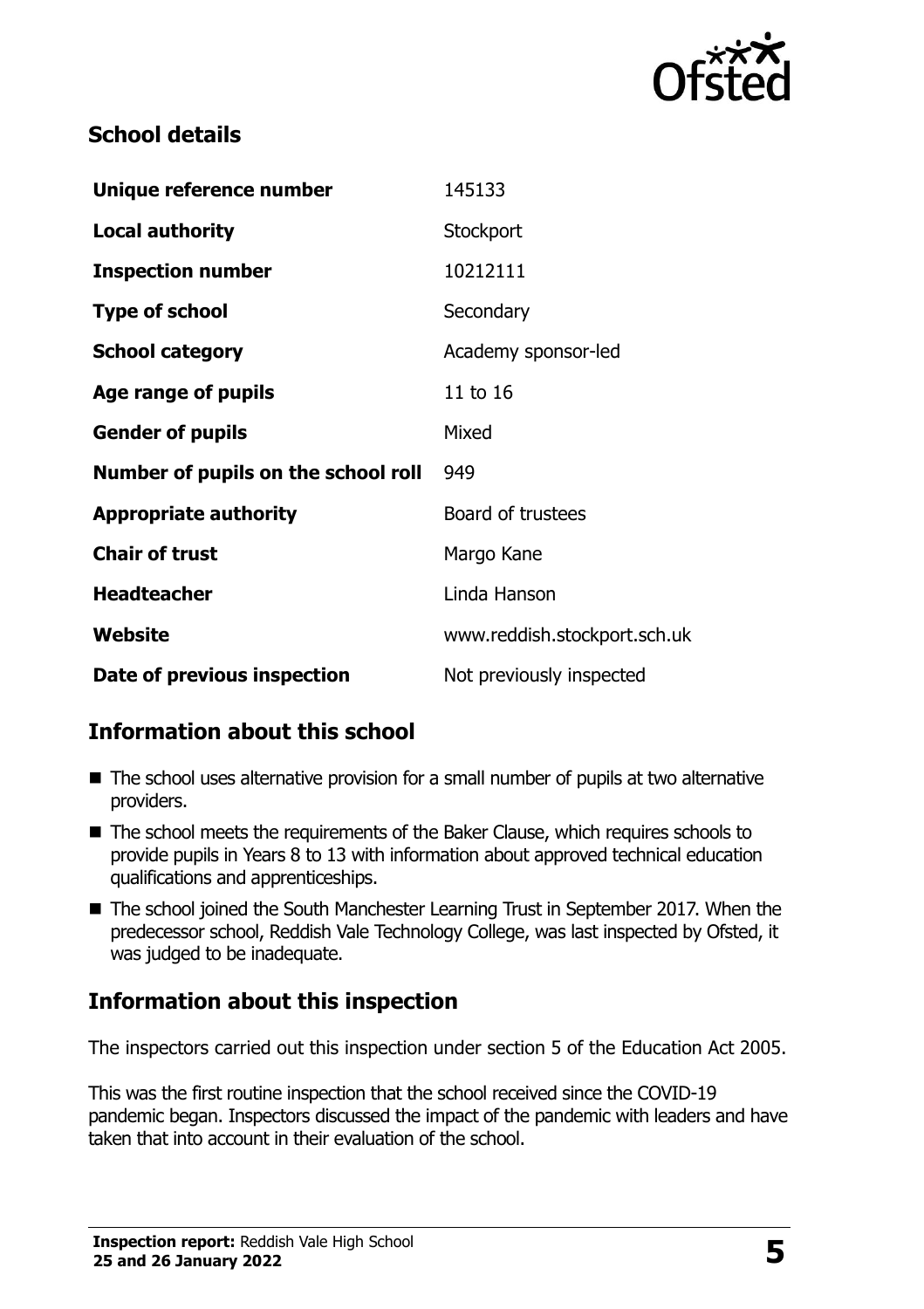

- Inspectors met with the headteacher, the senior leadership team, middle leaders and a range of teaching and support staff. An inspector spoke with four members of the local governing body, including the chair of governors.
- An inspector met with the chief executive officer of the multi-academy trust.
- As part of this inspection, inspectors carried out deep dives in English, mathematics, history, citizenship and art and design. Inspectors met with subject leaders, looked at curriculum planning, visited some lessons, looked at pupils' work and spoke with pupils and teachers.
- Inspectors met with groups of pupils from Years 7 to 11. Inspectors also observed breaktimes.
- Inspectors checked the school's safeguarding procedures and the checks made on staff. Inspectors met with leaders, staff and pupils to evaluate the culture of safeguarding.
- Inspectors reviewed a range of documentation, including that relating to safeguarding, the school development plans, self-evaluation documents, the curriculum, minutes from meetings of the governing body and behaviour records.
- Inspectors considered the responses to Ofsted's online survey for staff and the responses to Ofsted's online survey for pupils.
- Inspectors also considered the views of the parents and carers who responded to Ofsted Parent View. This included the comments received via the free-text facility.

#### **Inspection team**

| Rachel Goodwin, lead inspector | Her Majesty's Inspector |
|--------------------------------|-------------------------|
| Deborah Bailey                 | Ofsted Inspector        |
| Colin Bell                     | Ofsted Inspector        |
| Julie Bather                   | Ofsted Inspector        |